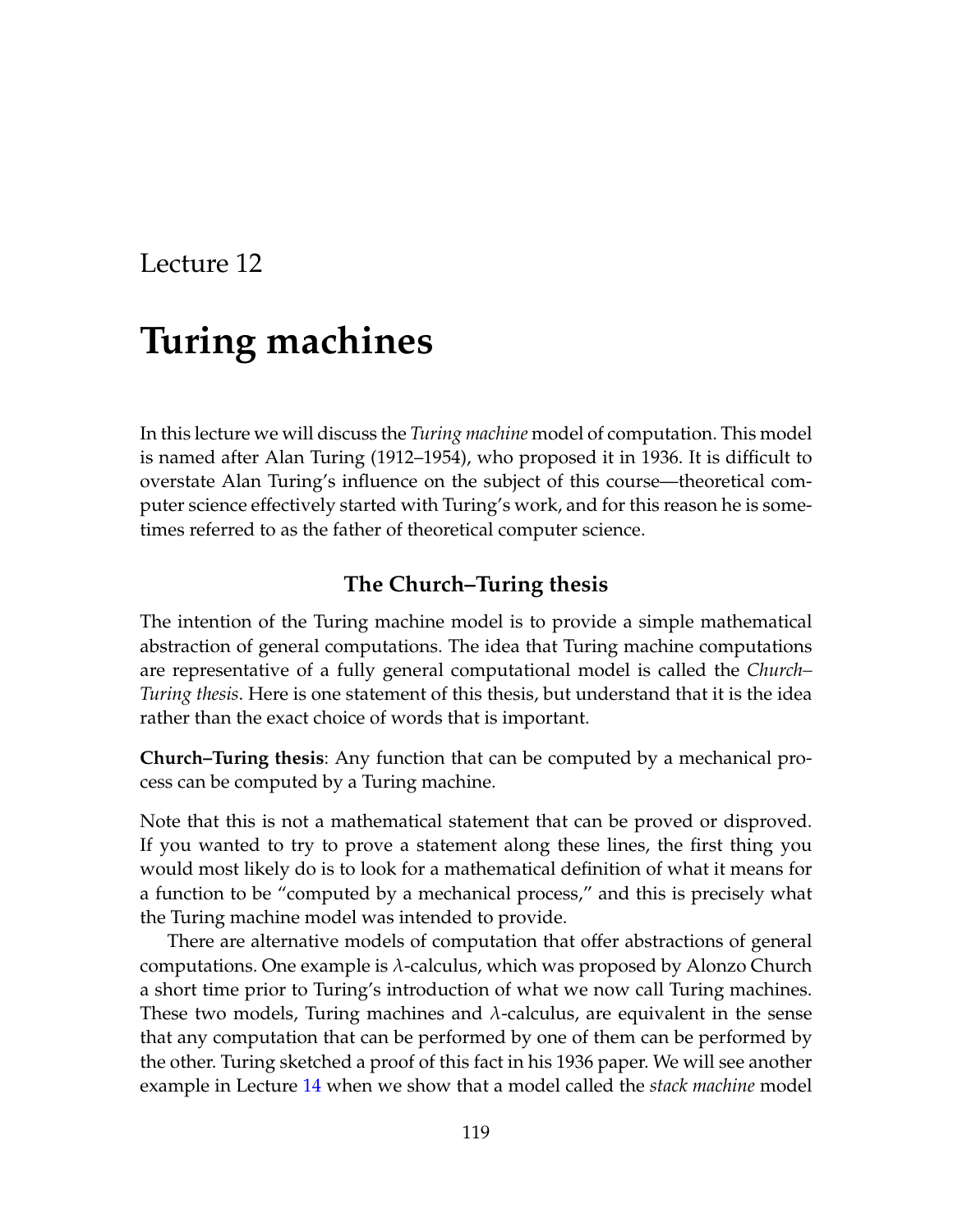is equivalent to the Turing machine model. Based on the stack machine model, or directly on the Turing machine model, it is not conceptually difficult to envision the simulation of a model of computation abstracting the notion of a *random access machine*.

While machines behaving like Turing machines have been built, this is mainly a recreational activity. The Turing machine model was never intended to serve as a practical approach to performing computations, but rather was intended to provide a rigorous mathematical foundation for reasoning about computation and it has served this purpose very well since its introduction.

# **12.1 Definition of the Turing machine model**

We will begin with an informal description of the Turing machine model before stating the formal definition. There are three components of a Turing machine:

- 1. The *finite state control*. This component is in one of a finite number of states at each instant.
- 2. The *tape*. This component consists of an infinite number of *tape squares*, each of which can store one of a finite number of *tape symbols* at each instant. The tape is infinite both to the left and to the right.
- 3. The *tape head*. The tape head can move left and right on the tape, and is understood to be scanning exactly one of the tape squares at the start of each computational step. The tape head can read which symbol is stored in the square it scans, and it can write a new symbol into that square.

Figure [12.1](#page-2-0) illustrates these three components. It is natural to imagine that the tape head is connected in some way to the finite state control.

The idea is that the action of a Turing machine at each instant is determined by the state of the finite state control together with the single symbol stored in the tape square that the tape head is currently reading. Thus, the action is determined by a finite number of possible alternatives: one action for each state/symbol pair. Depending on the state and the symbol being scanned, the action that the machine is to perform may involve changing the state of the finite state control, changing the symbol in the tape square being scanned, and moving the tape head to the left or right. Once this action is performed, the machine will again have some state for its finite state control and will be reading some symbol on its tape, and the process continues. One may consider both deterministic and nondeterministic variants of the Turing machine model, but our main focus will be on the deterministic variant of the model.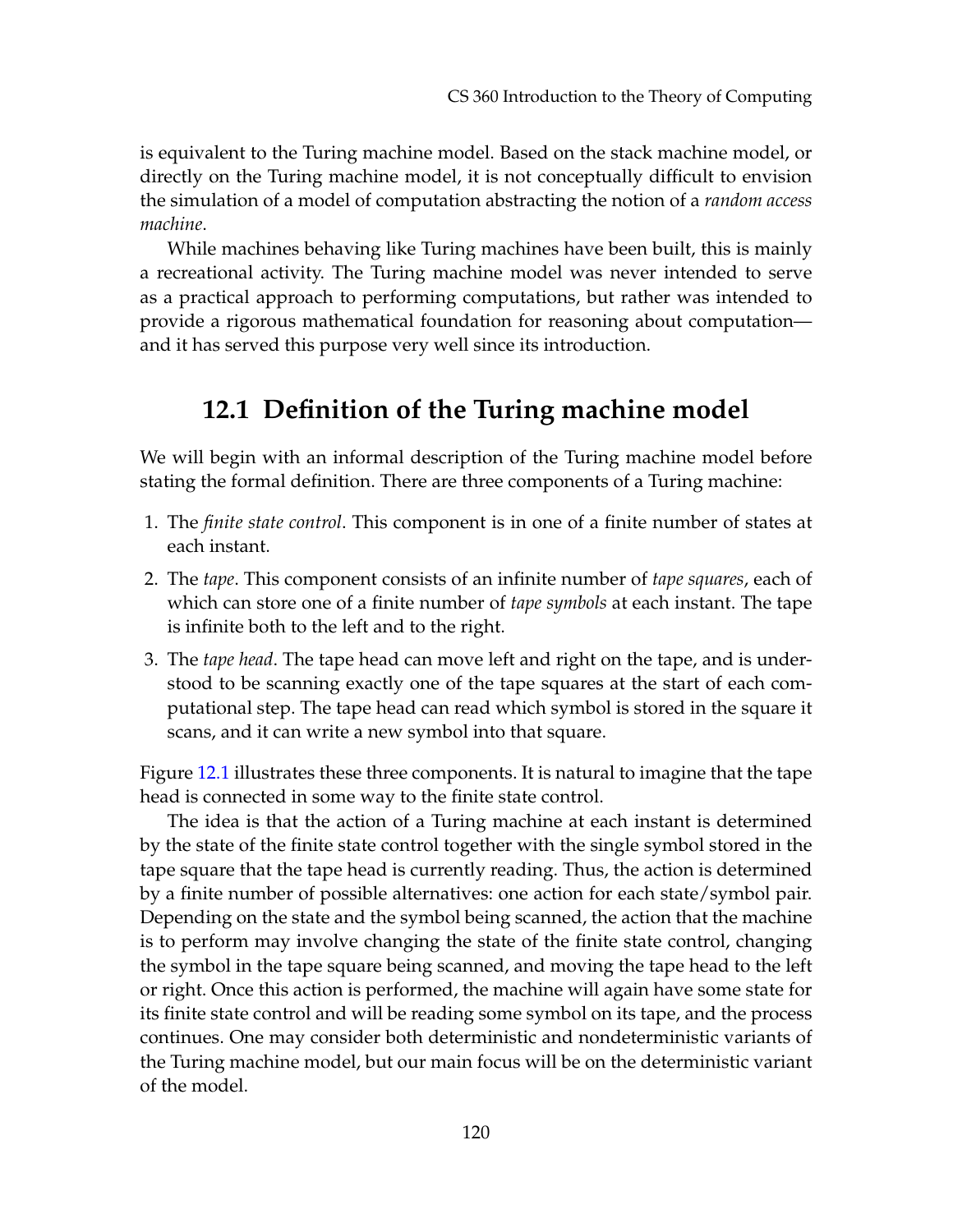

<span id="page-2-0"></span>Figure 12.1: An illustration of the three components of a Turing machine: the finite state control, the tape head, and the tape. The tape is infinite in both directions (although it appears that this Turing machine's tape was torn at both ends to fit it into the figure).

When a Turing machine begins a computation, an input string is written on its tape, and every other tape square is initialized to a special *blank* symbol, which may not be included in the input alphabet. We need an actual symbol to represent the blank symbol in these notes, and we will use the symbol  $\Box$  for this purpose. More generally, we will allow the possible symbols written on the tape to include other non-input symbols in addition to the blank symbol, as it is sometimes convenient to allow this possibility.

We also give Turing machines an opportunity to stop the computational process and produce an output by requiring them to have two special states: an *accept* state *q*acc and a *reject* state *q*rej. These two states are deemed *halting states*, and all other states are *non-halting states*. If the machine enters a halting state, the computation immediately stops and *accepts* or *rejects* accordingly. When we discuss language recognition, our focus is naturally on whether or not a given Turing machine eventually reaches one of the states  $q_{\text{acc}}$  or  $q_{\text{reiv}}$  but we can also use the Turing machine model to describe the computation of functions by taking into account the contents of the tape if and when a halting state is reached.

### **Formal definition of DTMs**

With the informal description of Turing machines from above in mind, we will now proceed to the formal definition.

**Definition 12.1.** A *deterministic Turing machine* (or DTM, for short) is a 7-tuple

$$
M = (Q, \Sigma, \Gamma, \delta, q_0, q_{\text{acc}}, q_{\text{rej}}), \qquad (12.1)
$$

where *Q* is a finite and nonempty set of *states*, Σ is an alphabet called the *input alphabet*, which may not include the blank symbol , Γ is an alphabet called the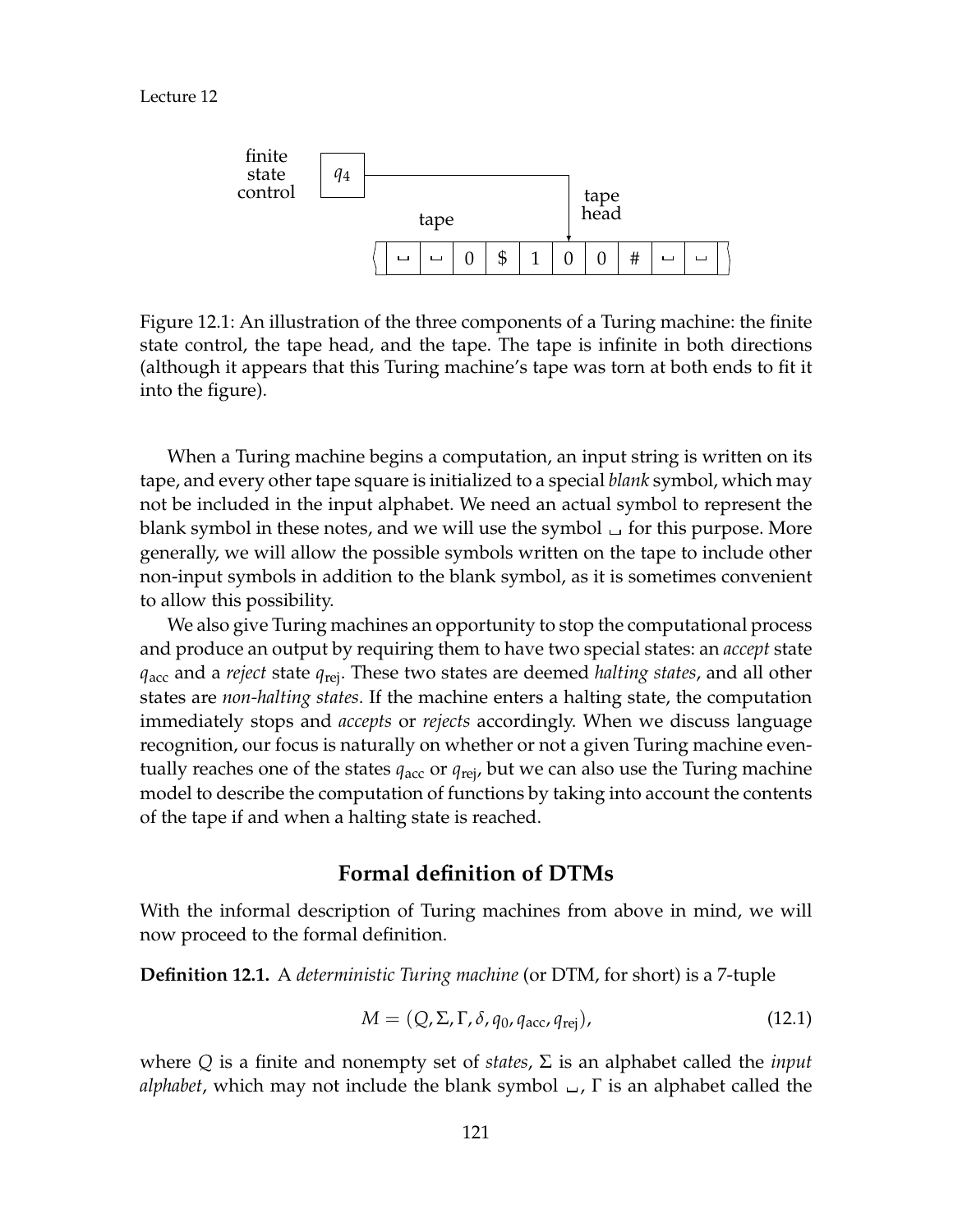

<span id="page-3-0"></span>Figure 12.2: The initial configuration of a DTM when run on input  $w = a_1 a_2 \cdots a_n$ .

*tape alphabet*, which must satisfy  $\Sigma \cup \{\_\}$   $\subseteq \Gamma$ ,  $\delta$  is a transition function having the form

$$
\delta: Q \setminus \{q_{\text{acc}}, q_{\text{rej}}\} \times \Gamma \to Q \times \Gamma \times \{\leftarrow, \rightarrow\},\tag{12.2}
$$

*q*<sub>0</sub> ∈ *Q* is the *initial state*, and  $q_{\text{acc}}$ ,  $q_{\text{rej}}$  ∈ *Q* are the *accept* and *reject* states, which must satisfy  $q_{\text{acc}} \neq q_{\text{rej}}$ .

The interpretation of the transition function is as follows. Suppose the DTM is currently in a state  $p \in Q$ , the symbol stored in the tape square being scanned by the tape head is  $a \in \Gamma$ , and it is the case that

$$
\delta(p, a) = (q, b, D) \tag{12.3}
$$

for  $D \in \{ \leftarrow, \rightarrow \}$ . The action performed by the DTM is then to

- 1. change state to *q*,
- 2. overwrite the contents of the tape square being scanned by the tape head with *b*, and
- 3. move the tape head in direction *D* (either left or right).

In the case that the state is  $q_{\text{acc}}$  or  $q_{\text{rej}}$ , the transition function does not specify an action, because we assume that the DTM halts once it reaches one of these two states.

## **Turing machine computations**

If we have a DTM  $M = (Q, \Sigma, \Gamma, \delta, q_0, q_{\text{acc}}, q_{\text{rej}})$ , and we wish to consider its operation on some input string  $w \in \Sigma^*$ , we assume that it is started with its components initialized as illustrated in Figure [12.2.](#page-3-0) That is, the input string is written on the tape, one symbol per square, with every other tape square containing the blank symbol, and with the tape head scanning the tape square immediately to the left of the first input symbol. In the case that the input string is  $\varepsilon$ , all of the tape squares start out storing blanks.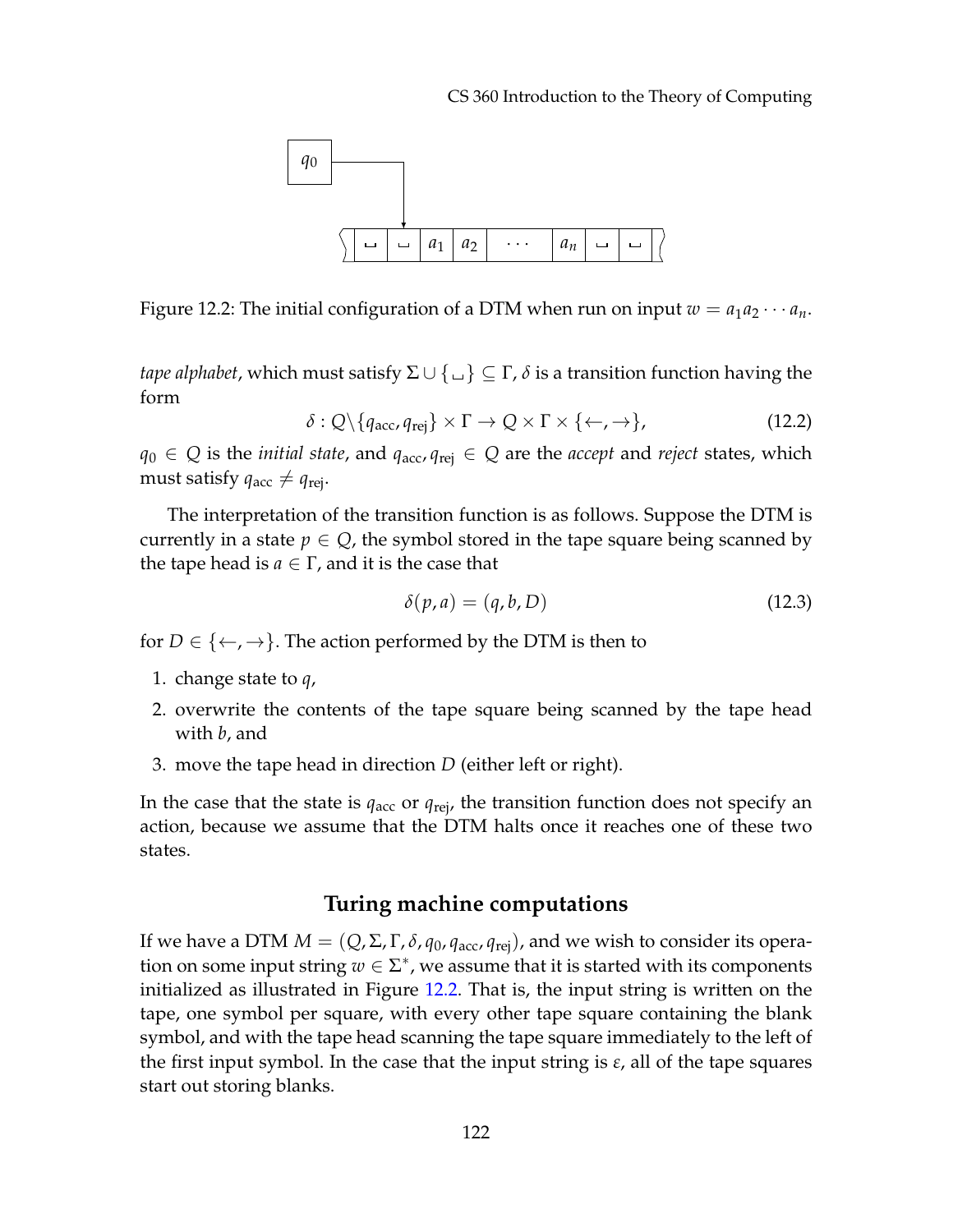Once the initial arrangement of the DTM is set up, the DTM begins taking *steps*, as determined by the transition function  $\delta$  in the manner suggested above. So long as the DTM does not enter one of the two states *q*acc or *q*rej, the computation continues. If the DTM eventually enters the state  $q_{\text{acc}}$ , it *accepts* the input string, and if it eventually enters the state *q*rej, it *rejects* the input string. Thus, there are three possible alternatives for a DTM *M* on a given input string *w*:

- 1. *M* accepts *w*.
- 2. *M* rejects *w*.
- 3. *M* runs forever on input *w*.

In some cases one can design a particular DTM so that the third alternative does not occur, but in general it might.

## **Representing configurations of DTMs**

In order to speak more precisely about Turing machines and state a formal definition concerning their behavior, we will require a bit more terminology. When we speak of a *configuration* of a DTM, we are speaking of a description of all of the Turing machine's components at some instant. This includes

- 1. the *state* of the finite state control,
- 2. the *contents* of the entire tape, and
- 3. the *tape head position* on the tape.

Rather than drawing pictures depicting the different parts of Turing machines, like in Figure [12.2,](#page-3-0) we use the following compact notation to represent configurations. If we have a DTM  $M = (Q, \Sigma, \Gamma, \delta, q_0, q_{\text{acc}}, q_{\text{rei}})$ , and we wish to refer to a configuration of this DTM, we express it in the form

<span id="page-4-0"></span>
$$
u(q, a)v \tag{12.4}
$$

for some state  $q \in Q$ , a tape symbol  $a \in \Gamma$ , and (possibly empty) strings of tape symbols *u* and *v* such that

$$
u \in \Gamma^* \setminus \{\underline{\hspace{1cm}}\} \Gamma^* \quad \text{and} \quad v \in \Gamma^* \setminus \Gamma^* \{\underline{\hspace{1cm}}\}.
$$
 (12.5)

In words, *u* and *v* are strings of tape symbols, *u* does not start with a blank, and *v* does not end with a blank. The interpretation of the expression [\(12.4\)](#page-4-0) is that it refers to the configuration in which the string *uav* is written on the tape in consecutive squares, with all other tape squares containing the blank symbol, the state of *M*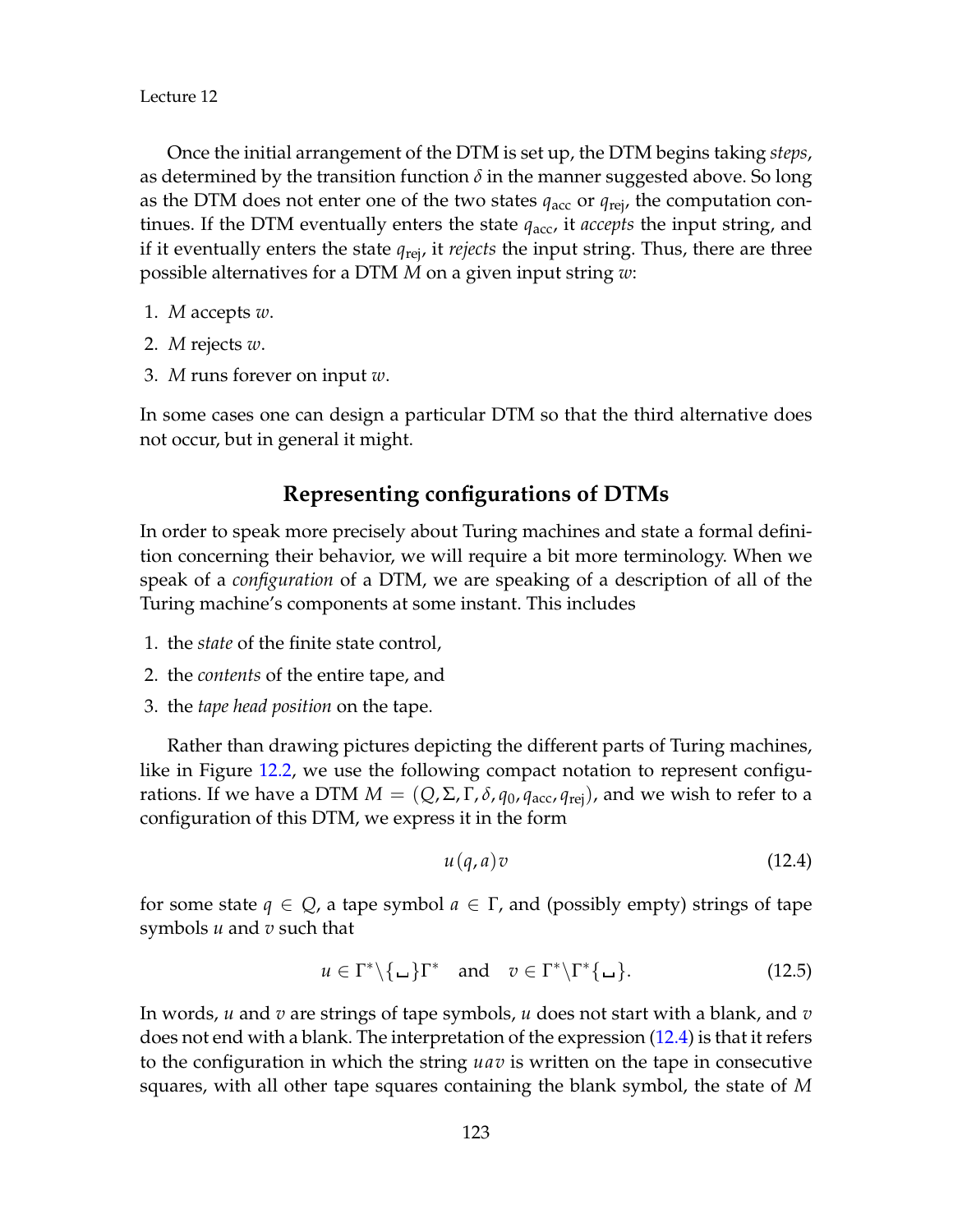is *q*, and the tape head of *M* is positioned over the symbol *a* that occurs between *u* and *v*. For example, the configuration of the DTM in Figure [12.1](#page-2-0) is expressed as

$$
0\$1(q_4,0)0\# \t\t(12.6)
$$

while the configuration of the DTM in Figure [12.2](#page-3-0) is

$$
(q_0, \underline{\hspace{1cm}})w \tag{12.7}
$$

for  $w = a_1 \cdots a_n$ .

When working with descriptions of configurations, it is convenient to define a few functions as follows. We define  $\alpha$  :  $\Gamma^* \to \Gamma^* \backslash \{\_\} \Gamma^*$  and  $\beta : \Gamma^* \to \Gamma^* \backslash \Gamma^* \{\_\}$ recursively as

$$
\alpha(w) = w \qquad \text{(for } w \in \Gamma^* \setminus \{ \bot \} \Gamma^* \text{)}\n\alpha(\bot w) = \alpha(w) \qquad \text{(for } w \in \Gamma^* \text{)}\n\tag{12.8}
$$

and

$$
\begin{aligned}\n\beta(w) &= w \qquad \text{(for } w \in \Gamma^* \backslash \Gamma^* \{ \_\} \text{)} \\
\beta(w \Box) &= \beta(w) \quad \text{(for } w \in \Gamma^* \text{)}\n\end{aligned}\n\tag{12.9}
$$

and we define

$$
\gamma: \Gamma^*(Q \times \Gamma)\Gamma^* \to (\Gamma^*\backslash \{\underline{\hspace{1cm}}\}\Gamma^*)(Q \times \Gamma)(\Gamma^*\backslash \Gamma^*\{\underline{\hspace{1cm}}\}) \tag{12.10}
$$

as

$$
\gamma(u(q,a)v) = \alpha(u)(q,a)\beta(v) \qquad (12.11)
$$

for all  $u, v \in \Gamma^*$ ,  $q \in Q$ , and  $a \in \Gamma$ . This is not as complicated as it might appear: the function *γ* just throws away all blank symbols on the left-most end of *u* and the right-most end of *v*, so that a proper expression of a configuration remains.

## **A yields relation for DTMs**

In order to formally define what it means for a DTM to accept, reject, compute a function, and so on, we will define a *yields relation*, similar to what we did for context-free grammars.

**Definition 12.2.** Let  $M = (Q, \Sigma, \Gamma, \delta, q_0, q_{\text{acc}}, q_{\text{rej}})$  be a DTM. The *yields* relation  $\vdash_M$ , defined on pairs of configurations of *M*, includes exactly these pairs:

1. *Moving right.* For every choice of  $p \in Q \setminus \{q_{\text{acc}}, q_{\text{rej}}\}, q \in Q$ , and  $a, b \in \Gamma$  satisfying

$$
\delta(p, a) = (q, b, \rightarrow), \tag{12.12}
$$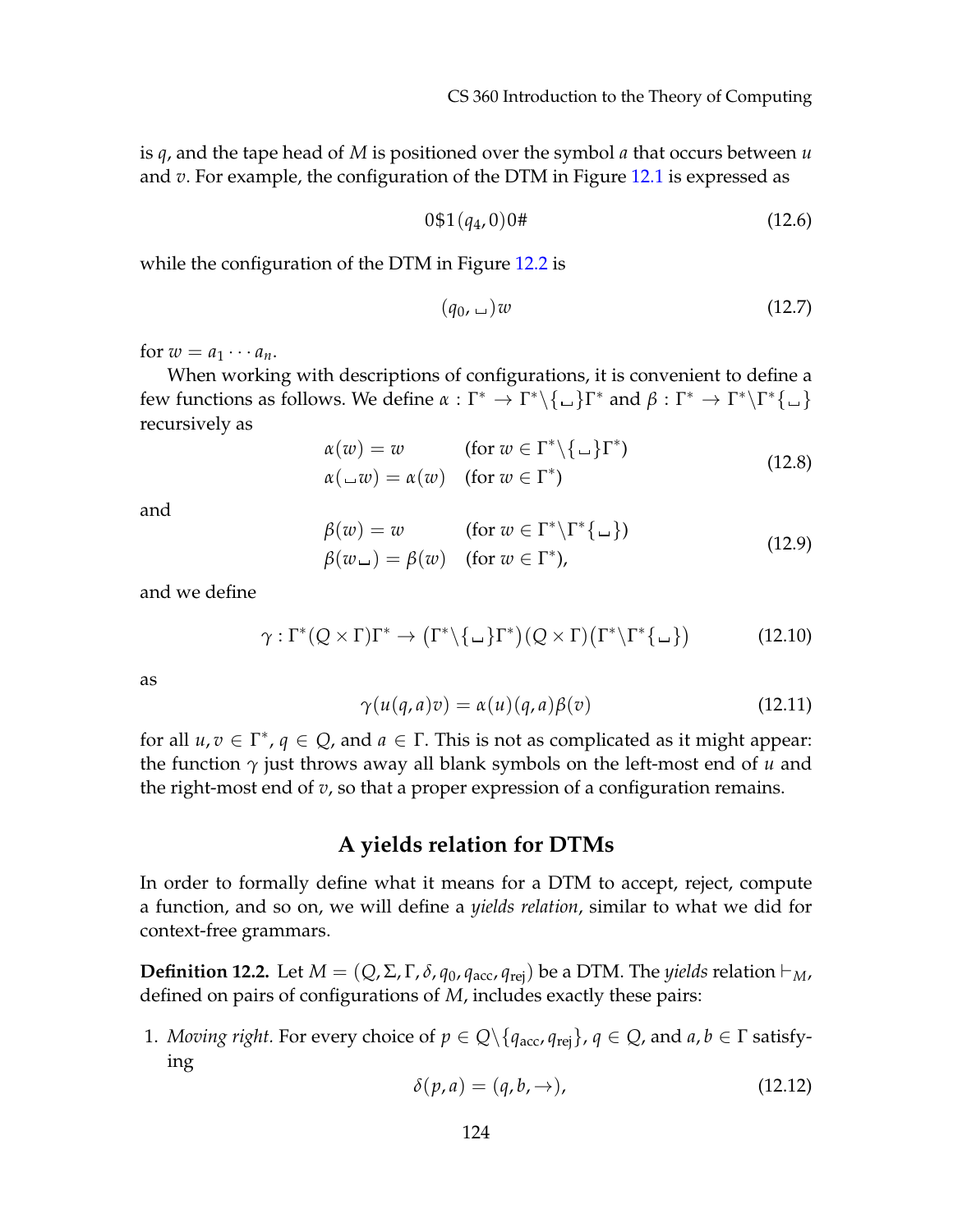the yields relation includes these pairs for all  $u \in \Gamma^* \backslash \{ \Box \} \Gamma^*$ ,  $v \in \Gamma^* \backslash \Gamma^* \{ \Box \}$ , and  $c \in \Gamma$ :

$$
u(p,a)c\,v \vdash_M \gamma (ub(q,c)v)
$$
  
 
$$
u(p,a) \vdash_M \gamma (ub(q,\sqcup)). \qquad (12.13)
$$

2. *Moving left.* For every choice of  $p \in Q \setminus \{q_{\text{acc}}, q_{\text{rei}}\}, q \in Q$ , and  $a, b \in \Gamma$  satisfying

$$
\delta(p, a) = (q, b, \leftarrow), \tag{12.14}
$$

the yields relation includes these pairs for all  $u \in \Gamma^* \backslash \{ \Box \} \Gamma^*$ ,  $v \in \Gamma^* \backslash \Gamma^* \{ \Box \}$ , and  $c \in \Gamma$ :

$$
uc(p, a)v \vdash_M \gamma (u(q, c)bv)
$$
  
(p, a)v \vdash\_M \gamma ((q, \\_)bv). (12.15)

We also let  $\vdash_M^*$  denote the reflexive, transitive closure of  $\vdash_M$ . That is, we have

$$
u(p,a)v \vdash_M^* y(q,b)z \tag{12.16}
$$

if and only if there exists an integer  $m \geq 1$ , strings  $w_1, \ldots, w_m, x_1, \ldots, x_m \in \Gamma^*$ , symbols  $c_1, \ldots, c_m \in \Gamma$ , and states  $r_1, \ldots, r_m \in Q$  such that  $u(p, a)v = w_1(r_1, c_1)x_1$ ,  $y(q, b)v = w_m(r_m, c_m)x_m$ , and

$$
w_k(r_k, c_k)x_k \vdash_M w_{k+1}(r_{k+1}, c_{k+1})x_{k+1}
$$
\n(12.17)

for all  $k \in \{1, ..., m-1\}$ .

A more intuitive description of these relations is that the expression

$$
u(p,a)v \vdash_M y(q,b)z \tag{12.18}
$$

means that by running M for one step we move from the configuration  $u(p, a)v$  to the configuration  $y(q, b)z$ ; and

$$
u(p,a)v \vdash_M^* y(q,b)z \tag{12.19}
$$

means that by running *M* for some number of steps, possibly zero steps, we will move from the configuration  $u(p, a)v$  to the configuration  $y(q, b)z$ .

# **12.2 Semidecidable and decidable languages; computable functions**

Now we will define the classes of *semidecidable* and *decidable* languages as well as the notion of a *computable function*.

To define the classes of decidable and semidecidable languages, we must first express formally, in terms of the yields relation defined in the previous section, what it means for a DTM to accept or reject.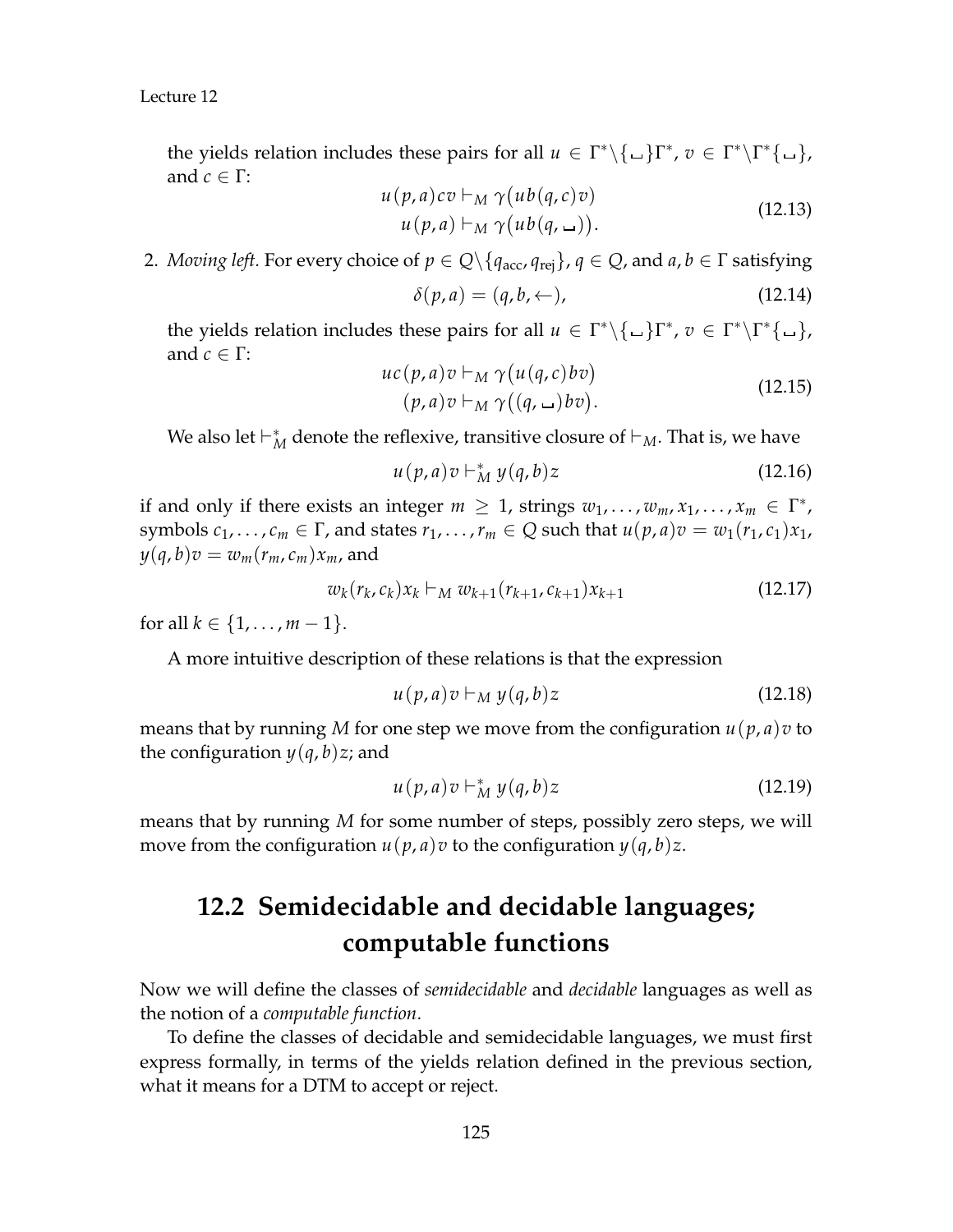**Definition 12.3.** Let  $M = (Q, \Sigma, \Gamma, \delta, q_0, q_{\text{acc}}, q_{\text{rej}})$  be a DTM and let  $w \in \Sigma^*$  be a string. If there exist strings  $u, v \in \Gamma^*$  and a symbol  $a \in \Gamma$  such that

$$
(q_0, \, \underline{\ \ }\,) w \vdash_M^* u (q_{\text{acc}}, a) v, \tag{12.20}
$$

then *M* accepts w. If there exist strings  $u, v \in \Gamma^*$  and a symbol  $a \in \Gamma$  such that

$$
(q_0, \sqcup) w \vdash_M^* u (q_{\text{rej}}, a) v,
$$
\n
$$
(12.21)
$$

then *M rejects w*. If neither of these conditions hold, then *M runs forever* on input *w*.

In words, if a DTM is set in its initial configuration, for some input string *w*, and starts running, it *accepts w* if it eventually enters its accept state, it *rejects w* if it eventually enters its reject state, and it *run forever* if neither of these possibilities holds. It is perhaps obvious, but nevertheless worth noting, that accepting and rejecting are mutually exclusive—because DTMs are deterministic, each configuration has a unique next configuration, and it follows that a DTM *M* cannot simultaneously accept a string *w* and reject *w*.

Similar to what we have done for other computational models, we write L(*M*) to denote the language of all strings that are accepted by a DTM *M*. In the case of DTMs, the language  $L(M)$  does not really tell the whole story—a string  $w \notin L(M)$ might either be rejected or it may cause *M* to run forever—but the notation is useful nevertheless.

We now define the class of semidecidable languages to be those languages recognized by some DTM.

**Definition 12.4.** Let Σ be an alphabet and let *A* ⊆ Σ <sup>∗</sup> be a language. The language *A* is *semidecidable* if there exists a DTM *M* such that  $A = L(M)$ .

The name *semidecidable* reflects the fact that if  $A = L(M)$  for some DTM M, and  $w \in A$ , then running *M* on *w* will necessarily lead to acceptance; but if  $w \notin A$ , then *M* might either reject or run forever on input *w*. That is, *M* does not really decide whether a string *w* is in *A* or not, it only "semidecides"; for if  $w \notin A$ , you might never learn this with certainty as a result of running *M* on *w*. There are several alternative names that people often use in place of semidecidable, including *Turing recognizable*, *partially decidable*, and *recursively enumerable* (or *r.e.* for short).

Next, as the following definition makes clear, we define the class of *decidable* languages to be those languages for which there exists a DTM that correctly answers whether or not a given string is in the language, never running forever.

**Definition 12.5.** Let Σ be an alphabet and let *A* ⊆ Σ <sup>∗</sup> be a language. The language *A* is *decidable* if there exists a DTM *M* with these two properties: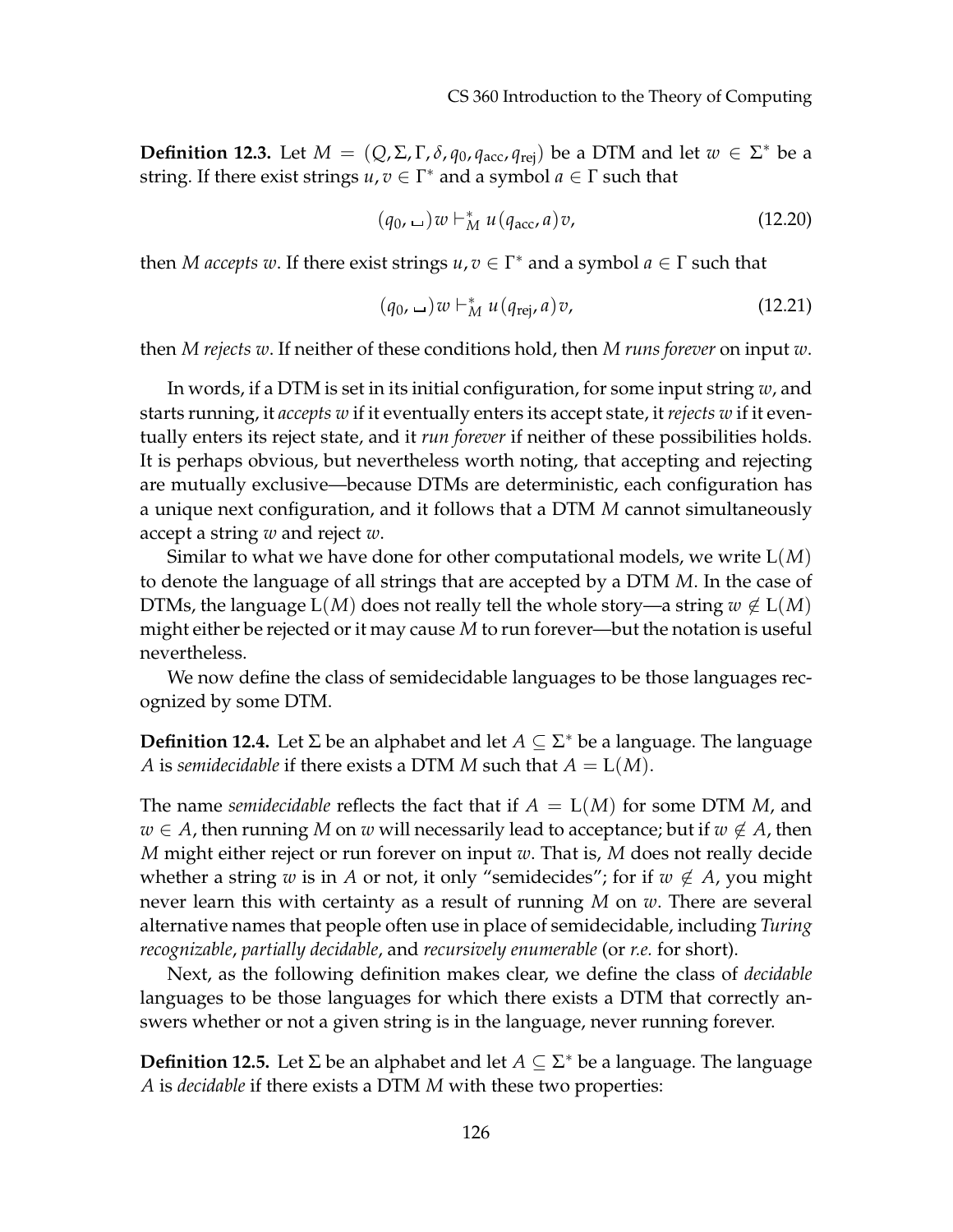- 1. *M* accepts every string  $w \in A$ .
- 2. *M* rejects every string  $w \in A$ .

The names *recursive* and *computable* are sometimes used in place of *decidable*.

Finally, let us define what it means for a function to be *computable*. We do this for functions mapping strings to strings, but not necessarily having the same input and output alphabets, as this generality will be important in future lectures.

**Definition 12.6.** Let  $\Sigma$  and  $\Gamma$  be alphabets and let  $f : \Sigma^* \to \Gamma^*$  be a function. The function *f* is *computable* if there exists a DTM  $M = (Q, \Sigma, \Delta, \delta, q_0, q_{\text{acc}}, q_{\text{rej}})$  such that the relation

<span id="page-8-0"></span>
$$
(q_0, \Box)w \vdash_M^* (q_{\text{acc}}, \Box) f(w) \tag{12.22}
$$

holds for every string  $w \in \Sigma^*$ . In this case we also say that DTM *M computes f*.

In this definition, ∆ can be any tape alphabet; by definition it must include all of the symbols in the input alphabet  $\Sigma$ , and it must also include all symbols from the alphabet  $\Gamma$  that appear in any output string in order for the relation [\(12.22\)](#page-8-0) to hold.

In words, a function is computed by a DTM if, when run on any choice of an input string to that function, it eventually accepts, leaving the correct output written on the tape surrounded by blanks, with the tape head one square left of this output string.

# **12.3 A simple example of a Turing machine**

Let us now see an example of a DTM, which we will describe using a state diagram. In the DTM case, we can represent the property that the transition function satisfies  $\delta(p, a) = (q, b, \rightarrow)$  with a transition of the form



and similarly we represent the property that  $\delta(p, a) = (q, b, \leftarrow)$  with a transition of the form

$$
\bigodot \xrightarrow{a,b \leftarrow} \bigodot
$$

The state diagram for the example is given in Figure [12.3.](#page-9-0) The DTM *M* described by this diagram recognizes the language

$$
SAME = \{0^n1^n : n \in \mathbb{N}\}.
$$
 (12.23)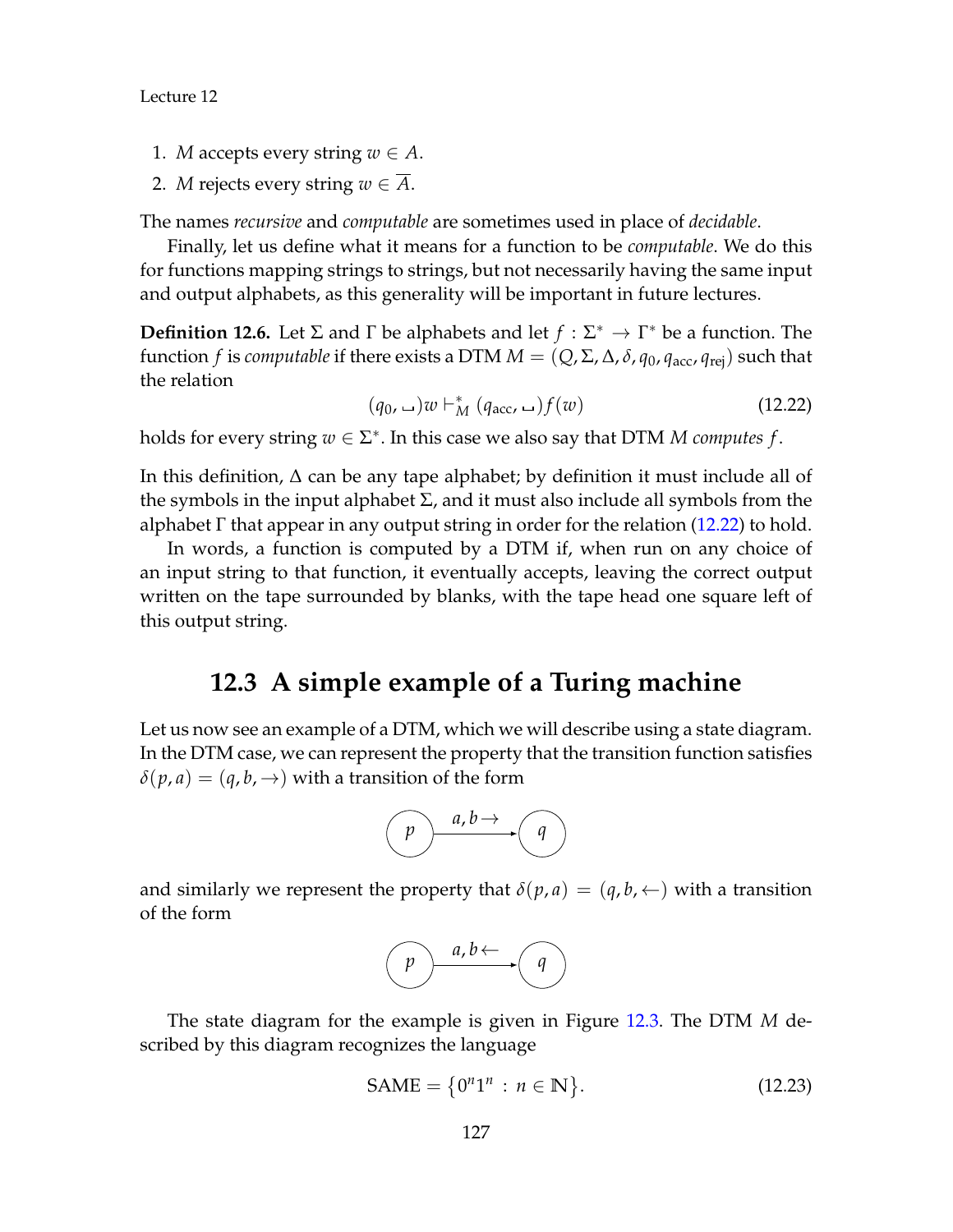CS 360 Introduction to the Theory of Computing



<span id="page-9-0"></span>Figure 12.3: A DTM *M* for the language SAME =  $\{0^n1^n : n \in \mathbb{N}\}.$ 

To be more precise, *M* accepts every string in SAME and rejects every string in SAME, so never does the DTM run forever. Thus, SAME is decidable.

The specific way that the DTM *M* works can be summarized as follows. The DTM *M* starts out with its tape head scanning the blank symbol immediately to the left of its input. It moves the tape head right, and if it sees a 1 it rejects: the input string must not be of the form  $0^n1^n$  if this happens. On the other hand, if it sees another blank symbol, it accepts: the input must be the empty string, which corresponds to the  $n = 0$  case in the description of SAME. Otherwise, it must have seen the symbol 0, and in this case the 0 is erased (meaning that it replaces it with the blank symbol), the tape head repeatedly moves right until a blank is found, and then it moves one square back to the left. If a 1 is not found at this location the DTM rejects: there were not enough 1s at the right end of the string. Otherwise, if a 1 is found, it is erased, and the tape head moves all the way back to the left, where we essentially recurse on a slightly shorter string.

Of course, the summary just suggested does not tell you precisely how the DTM works—but if you did not already have the state diagram from Figure [12.3,](#page-9-0) the